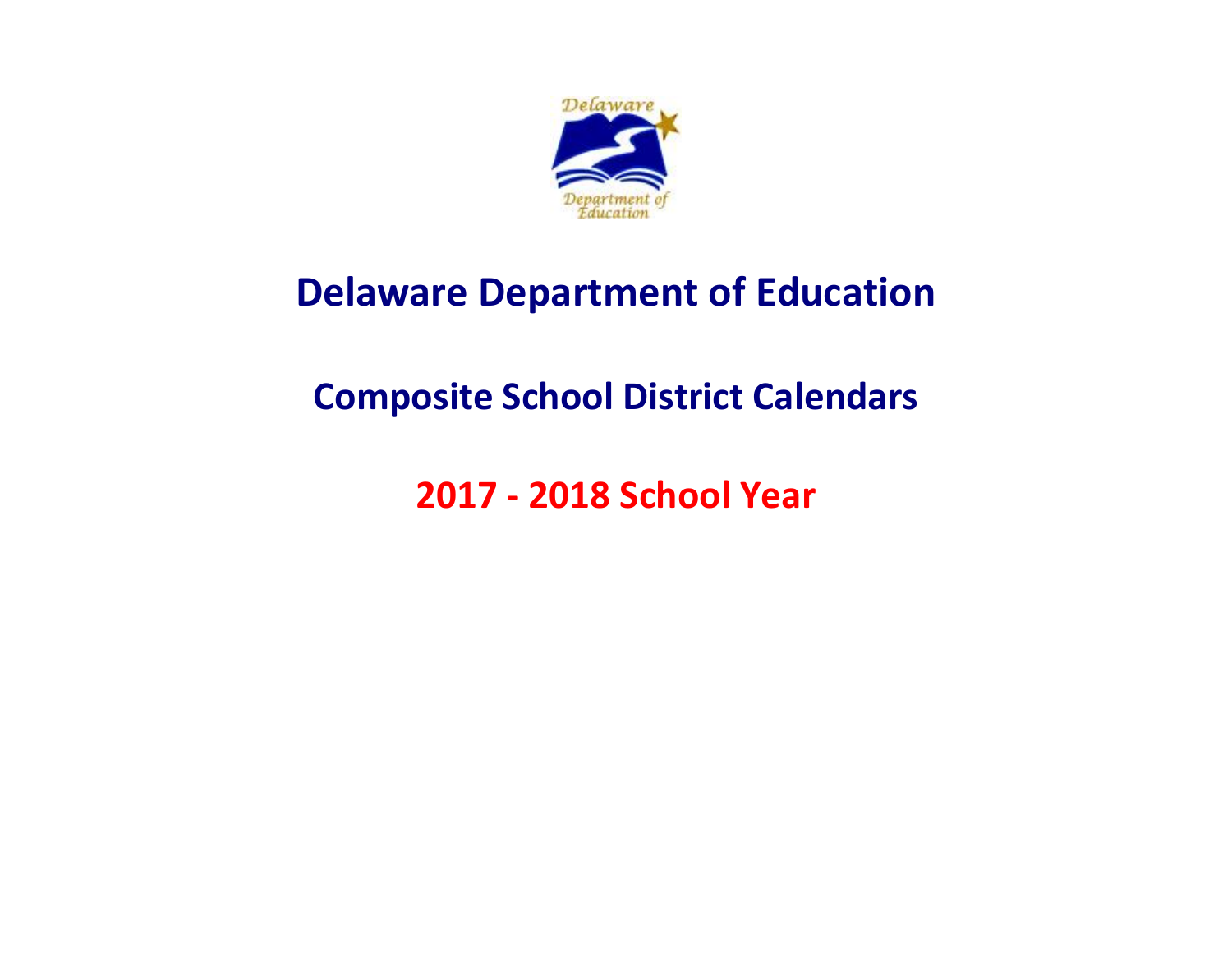#### **Code:**

- C = Conference Day LA = Late Arrival
- ED = Early Dismissal NS = No School
- 
- 
- 
- LTD = Last Teacher Day
- NTO = New Teacher Orientation
- 
- 
- FPD = First Pupil Day NTD = New Teacher Staff Development
- H = Holiday PD = Professional Development
- LPD = Last Pupil Day WC = Weather Contingency Days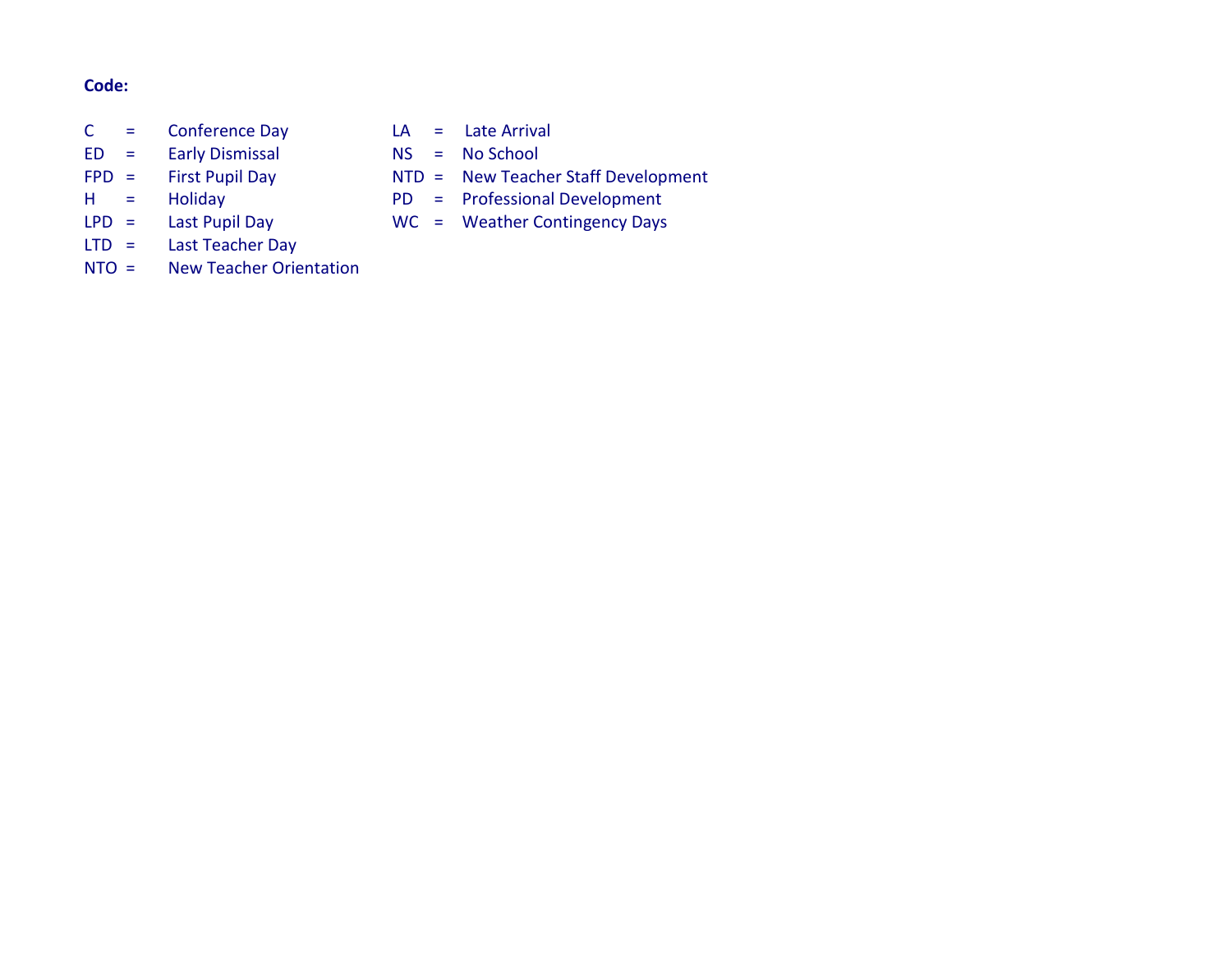## **August 2017**

| <b>School District</b> | 1 2 | $\vert$ 3 | $\overline{4}$ | $\overline{7}$ | 8 <sup>1</sup> |  | 9 10 11 | 14         | 15         | <b>16</b>  | 17         | <b>18</b>  | 21         | 22         | 23         | 24                  | 25                      | 28                                    | 29                                            | 30        | 31                    |
|------------------------|-----|-----------|----------------|----------------|----------------|--|---------|------------|------------|------------|------------|------------|------------|------------|------------|---------------------|-------------------------|---------------------------------------|-----------------------------------------------|-----------|-----------------------|
| <b>Appoquinimink</b>   |     |           |                |                |                |  |         |            |            |            |            |            | <b>NTO</b> | <b>NTO</b> | <b>NTO</b> |                     |                         | PD                                    | PD                                            | PD        | PD                    |
| <b>Brandywine</b>      |     |           |                |                |                |  |         |            |            |            |            |            |            | PD         | PD         | PD                  | PD                      | <b>FPD</b><br>$1-5,$<br>6, 9, 12      | <b>FPD</b><br>PK-K,7-<br>$8,10-11$            |           |                       |
| <b>Caesar Rodney</b>   |     |           |                |                |                |  |         |            |            |            | <b>NTO</b> | <b>NTO</b> |            | PD         | PD         | PD                  | PD                      | <b>FPD</b>                            |                                               |           |                       |
| <b>Cape Henlopen</b>   |     |           |                |                |                |  |         |            |            |            |            |            | <b>NTD</b> | <b>NTD</b> | <b>NTD</b> | <b>NTD</b>          | PD                      | PD                                    | PD                                            | <b>PD</b> | PD                    |
| <b>Capital</b>         |     |           |                |                |                |  |         |            |            | <b>NTD</b> | <b>NTD</b> | <b>NTD</b> | PD         | PD         | PD         | <b>FPD</b><br>$K-9$ | <b>FPD</b><br>$10 - 12$ |                                       |                                               |           |                       |
| <b>Christina</b>       |     |           |                |                |                |  |         |            |            | <b>NTO</b> | <b>NTO</b> | <b>NTO</b> |            | PD         | PD         | PD                  |                         | <b>FPD</b><br>$1-6, 9$                | <b>FPD</b><br>$K, 7 - 8, 10 -$<br>12          |           |                       |
| <b>Colonial</b>        |     |           |                |                |                |  |         |            |            |            |            |            |            | <b>NTO</b> | PD         | PD                  |                         | <b>FPD</b><br>PK-9                    | <b>FPD</b><br>$10 - 12$                       |           |                       |
| <b>Delmar</b>          |     |           |                |                |                |  |         |            |            |            |            |            |            | PD         | PD         | PD                  | PD                      | PD                                    | PD                                            |           |                       |
| <b>Indian River</b>    |     |           |                |                |                |  |         |            |            |            |            |            | <b>NTO</b> | <b>NTO</b> | <b>NTO</b> | <b>NTO</b>          | <b>NTO</b>              |                                       | PD                                            | PD        | PD                    |
| <b>Lake Forest</b>     |     |           |                |                |                |  |         |            |            |            |            |            | PD         | PD         | PD         | PD                  | FPD/ED<br>4,6,9         | <b>FPD</b><br>$K-3,5,7-$<br>$8,10-12$ |                                               |           |                       |
| Laurel                 |     |           |                |                |                |  |         |            |            |            |            |            |            | PD         | PD         | <b>FPD</b>          |                         |                                       |                                               |           |                       |
| Milford                |     |           |                |                |                |  |         |            |            |            |            |            |            |            | <b>NTO</b> | <b>NTO</b>          |                         | PD                                    | PD                                            | PD        | <b>FPD</b><br>K, 6, 9 |
| <b>NCC Vo-Tech</b>     |     |           |                |                |                |  |         |            |            |            |            |            |            | PD         | PD         | PD                  |                         | <b>FPD</b>                            |                                               |           |                       |
| <b>POLYTECH</b>        |     |           |                |                |                |  |         |            |            |            |            |            |            |            |            | <b>NTO</b>          |                         | PD                                    | PD                                            | <b>PD</b> | FPD/ED<br>9           |
| <b>Red Clay</b>        |     |           |                |                |                |  |         | <b>NTO</b> | <b>NTO</b> | <b>NTO</b> | <b>NTO</b> |            | PD         | PD         | PD         | PD                  |                         | <b>FPD</b><br>$K-6,9$                 | <b>FPD</b><br>$7 - 8,10 -$<br>12              |           |                       |
| Seaford                |     |           |                |                |                |  |         |            |            | <b>NTO</b> | <b>NTO</b> |            | PD         | PD         | PD         | PD                  |                         | <b>FPD</b><br>PK, K, 3, 6,<br>9       | FPD <sub>1</sub> -<br>$2,4-5,7-$<br>$8,10-12$ |           |                       |
| <b>Smyrna</b>          |     |           |                |                |                |  |         |            |            |            |            |            |            | PD         | PD         | PD                  |                         | <b>FPD</b><br>$K-9$                   | <b>FPD</b><br>$10 - 12$                       |           |                       |
| <b>Sussex Tech</b>     |     |           |                |                |                |  |         |            |            |            |            |            |            |            | <b>NTO</b> |                     |                         | PD                                    | PD                                            | PD        | PD                    |
| Woodbridge             |     |           |                |                |                |  |         | <b>NTO</b> |            | <b>NTO</b> | <b>NTO</b> |            | PD         | PD         | PD         | PD                  | PD                      | <b>FPD</b><br>K-6, 9                  | <b>FPD</b><br>$7 - 8,10 -$<br>12              | FPD PK    |                       |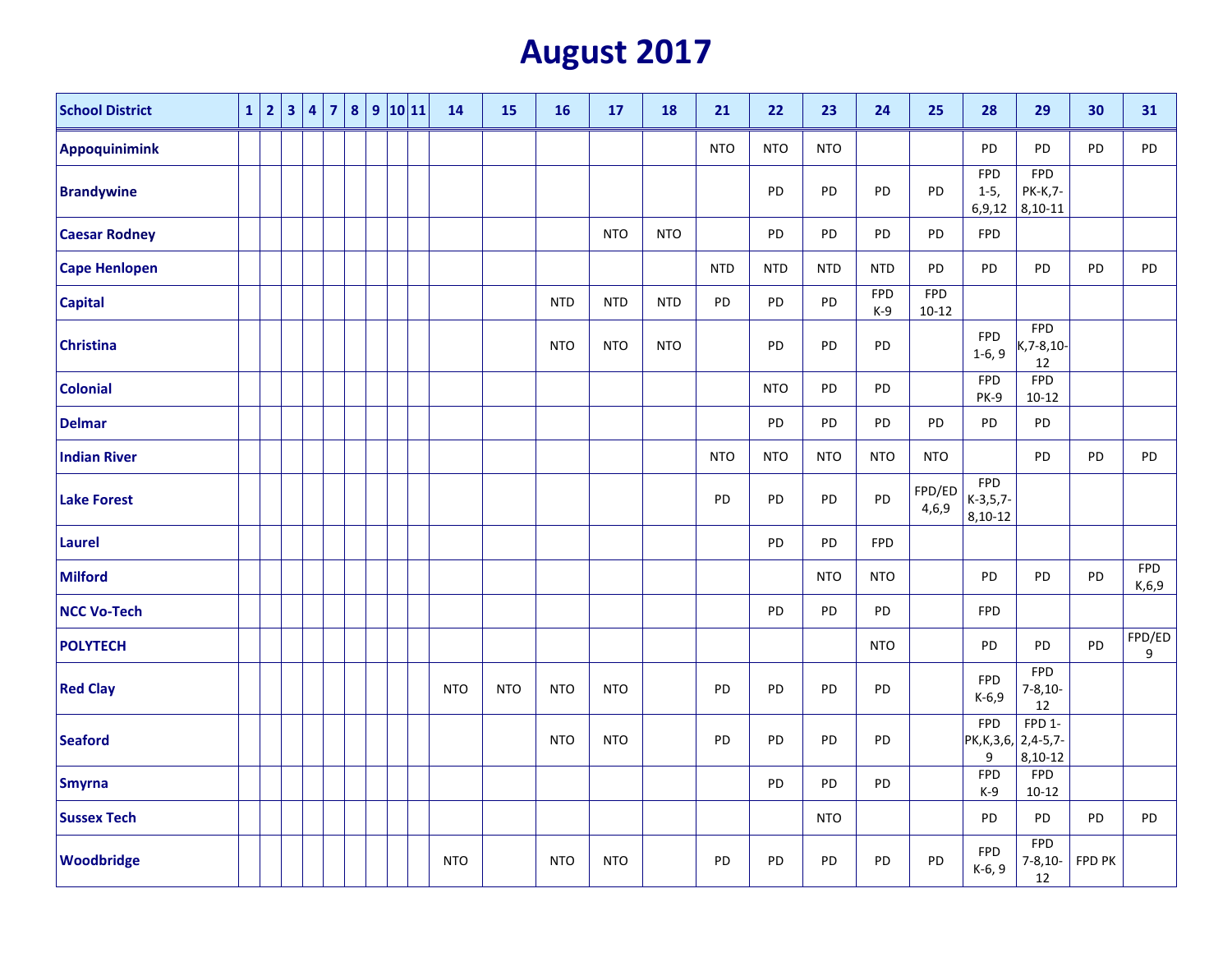# **September 2017**

| <b>School District</b> | $\mathbf{1}$         | $\overline{a}$            | 5                                | $6\phantom{1}$             | $\overline{7}$   | $\boldsymbol{8}$ | 11 | 12 | 13 | 14 | 15    | <b>18</b> | <b>19</b> | 20 | 21        | 22          | 25 | 26 | 27 | 28 | 29 |
|------------------------|----------------------|---------------------------|----------------------------------|----------------------------|------------------|------------------|----|----|----|----|-------|-----------|-----------|----|-----------|-------------|----|----|----|----|----|
| Appoquinimink          | $\mathsf{NS}\xspace$ | $\boldsymbol{\mathsf{H}}$ | <b>FPD</b><br>$K-9$              | <b>FPD</b><br>$10 - 12$    | <b>FPD</b><br>PK |                  |    |    |    |    |       |           |           |    |           |             |    |    |    |    |    |
| <b>Brandywine</b>      | <b>NS</b>            | $\boldsymbol{\mathsf{H}}$ |                                  |                            |                  |                  |    |    |    |    |       |           |           |    | <b>NS</b> |             |    |    |    |    |    |
| <b>Caesar Rodney</b>   | <b>NS</b>            | $\boldsymbol{\mathsf{H}}$ |                                  |                            |                  |                  |    |    |    |    |       |           |           |    |           | NS/PD       |    |    |    |    |    |
| <b>Cape Henlopen</b>   |                      | H                         | <b>FPD</b>                       |                            |                  |                  |    |    |    |    |       |           |           |    |           |             |    |    |    |    |    |
| <b>Capital</b>         | $\mathsf{NS}\xspace$ | $\sf H$                   |                                  |                            |                  |                  |    |    |    |    |       |           |           |    |           | ED<br>$K-4$ |    |    |    |    |    |
| <b>Christina</b>       | $\mathsf{NS}\xspace$ | $\boldsymbol{\mathsf{H}}$ | FPD<br>PK                        |                            |                  |                  |    |    |    |    |       |           |           |    | NS/PD     |             |    |    |    |    |    |
| <b>Colonial</b>        | <b>NS</b>            | $\boldsymbol{\mathsf{H}}$ |                                  |                            |                  |                  |    |    |    |    |       |           |           |    |           | NS/PD       |    |    |    |    |    |
| <b>Delmar</b>          |                      | $\boldsymbol{\mathsf{H}}$ | FPD<br>5,9                       | FPD<br>K-4,6-<br>$8,10-12$ |                  |                  |    |    |    |    |       |           |           |    |           |             |    |    |    |    |    |
| <b>Indian River</b>    |                      | H                         | <b>FPD</b>                       |                            |                  |                  |    |    |    |    |       |           |           |    |           |             |    |    |    |    |    |
| <b>Lake Forest</b>     | <b>NS</b>            | $\boldsymbol{\mathsf{H}}$ |                                  |                            |                  |                  |    |    |    |    |       |           |           |    |           |             |    |    |    |    |    |
| <b>Laurel</b>          | <b>NS</b>            | $\boldsymbol{\mathsf{H}}$ |                                  |                            |                  |                  |    |    |    |    |       |           |           |    |           |             |    |    |    |    |    |
| <b>Milford</b>         | <b>NS</b>            | $\boldsymbol{\mathsf{H}}$ | FPD<br>$1 - 5, 7 -$<br>$8,10-12$ |                            |                  |                  |    |    |    |    |       |           |           |    |           |             |    |    |    |    |    |
| <b>NCC Vo-Tech</b>     | $\mathsf{NS}\xspace$ | $\boldsymbol{\mathsf{H}}$ |                                  |                            |                  |                  |    |    |    |    |       |           |           |    |           |             |    |    |    |    |    |
| <b>POLYTECH</b>        | <b>NS</b>            | $\boldsymbol{\mathsf{H}}$ | <b>FPD</b>                       |                            |                  |                  |    |    |    |    |       |           |           |    |           | NS/PD       |    |    |    |    |    |
| <b>Red Clay</b>        | <b>NS</b>            | H                         | FPD<br>PK                        |                            |                  |                  |    |    |    |    |       |           |           |    | <b>NS</b> |             |    |    |    |    |    |
| Seaford                | <b>NS</b>            | $\sf H$                   |                                  |                            |                  |                  |    |    |    |    |       |           |           |    |           | NS/PD       |    |    |    |    |    |
| <b>Smyrna</b>          | $\mathsf{NS}\xspace$ | $\boldsymbol{\mathsf{H}}$ |                                  |                            |                  |                  |    |    |    |    | NS/PD |           |           |    |           |             |    |    |    |    |    |
| <b>Sussex Tech</b>     | PD                   | $\boldsymbol{\mathsf{H}}$ | FPD                              |                            |                  |                  |    |    |    |    |       |           |           |    |           |             |    |    |    |    |    |
| Woodbridge             | $\mathsf{NS}\xspace$ | $\boldsymbol{\mathsf{H}}$ |                                  |                            |                  |                  |    |    |    |    | NS/PD |           |           |    |           |             |    |    |    |    |    |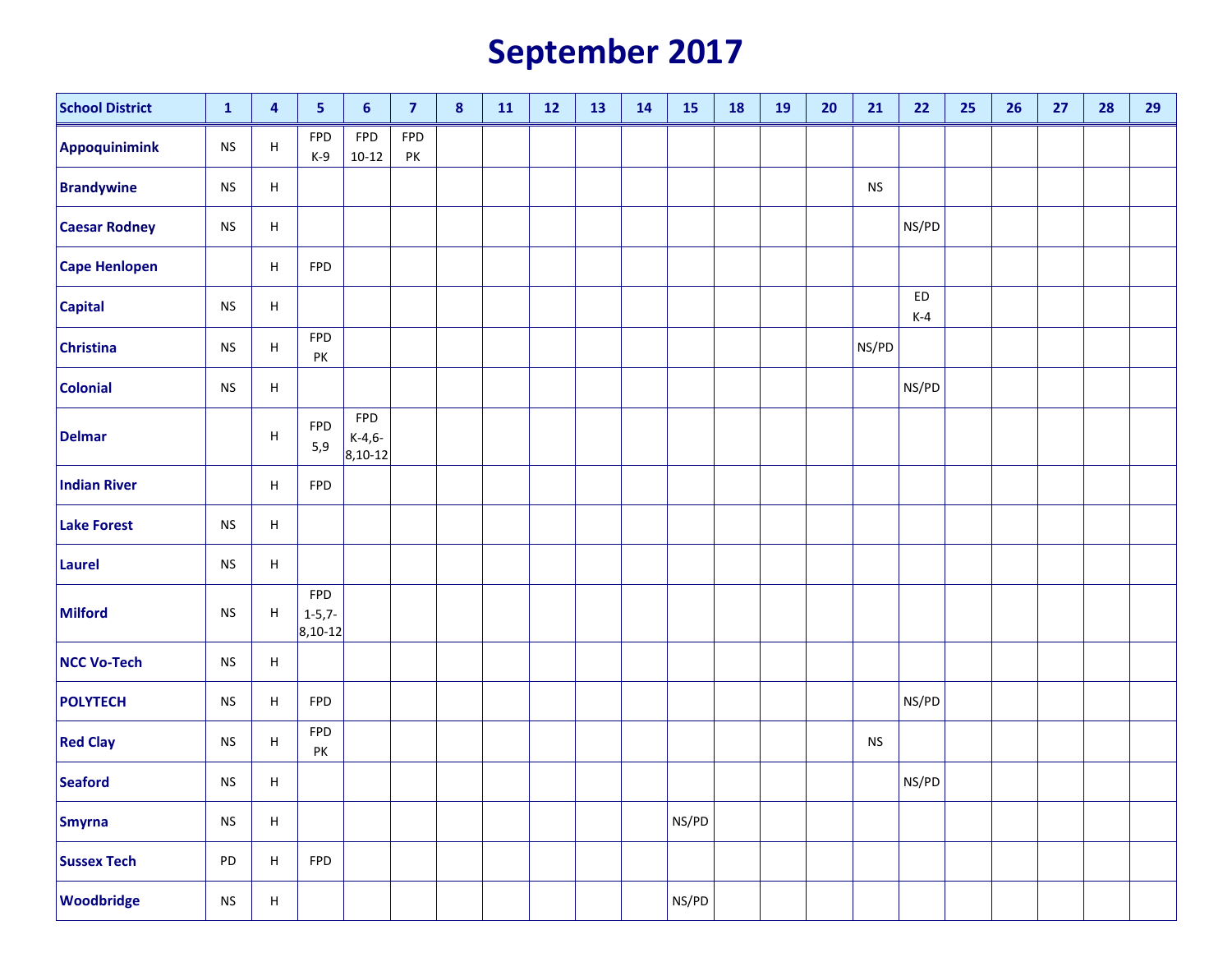### **October 2017**

| <b>School District</b> | $\overline{2}$ | $\overline{\mathbf{3}}$ | $\overline{\mathbf{4}}$ | 5           | $\boldsymbol{6}$ | $\boldsymbol{9}$ | 10                      | 11                     | 12                     | 13                   | <b>16</b> | 17 | <b>18</b>       | <b>19</b> | 20             | 23 | 24 | 25 | 26 | 27    | 30          | 31    |
|------------------------|----------------|-------------------------|-------------------------|-------------|------------------|------------------|-------------------------|------------------------|------------------------|----------------------|-----------|----|-----------------|-----------|----------------|----|----|----|----|-------|-------------|-------|
| <b>Appoquinimink</b>   |                |                         | $\mathsf C$             | $\mathsf C$ |                  | $NS/PD$ $NS/PD$  |                         |                        |                        |                      |           |    | <b>NS</b><br>12 |           |                |    |    |    |    |       |             |       |
| <b>Brandywine</b>      |                |                         |                         |             |                  |                  |                         |                        | NS/C<br>PK-8           | NS/C<br><b>PK-12</b> |           |    |                 |           |                |    |    |    |    |       |             |       |
| <b>Caesar Rodney</b>   |                |                         |                         |             |                  |                  |                         |                        |                        |                      |           |    |                 |           |                |    |    |    |    | NS/PD |             |       |
| <b>Cape Henlopen</b>   |                |                         |                         |             |                  |                  | $\mathsf C$<br>$9 - 12$ | $\mathsf C$<br>$6 - 8$ | ${\mathsf C}$<br>$K-5$ | NS/PD                |           |    |                 |           |                |    |    |    |    |       |             |       |
| <b>Capital</b>         |                |                         |                         |             | NS/PD            |                  |                         |                        |                        |                      |           |    |                 |           |                |    |    |    |    |       |             |       |
| <b>Christina</b>       |                |                         |                         |             | NS/PD            |                  |                         |                        |                        |                      |           |    |                 |           |                |    |    |    |    | NS/PD |             |       |
| <b>Colonial</b>        |                |                         |                         |             | NS/PD            |                  |                         |                        |                        |                      |           |    |                 |           | ED<br>$9 - 12$ |    |    |    |    |       |             |       |
| <b>Delmar</b>          |                |                         |                         |             |                  |                  |                         |                        |                        |                      |           |    |                 |           | NS/PD          |    |    |    |    |       |             |       |
| <b>Indian River</b>    |                |                         |                         |             | NS/PD            |                  |                         |                        |                        |                      |           |    |                 |           |                |    |    |    |    |       |             |       |
| <b>Lake Forest</b>     |                |                         |                         |             |                  |                  |                         |                        |                        |                      |           |    |                 |           |                |    |    |    |    |       | NS/PD NS/PD |       |
| <b>Laurel</b>          |                |                         |                         |             |                  | NS/PD            |                         |                        |                        |                      |           |    |                 |           |                |    |    |    |    |       |             |       |
| <b>Milford</b>         |                |                         |                         |             |                  | NS/PD            |                         |                        |                        |                      |           |    |                 |           |                |    |    |    |    |       |             |       |
| <b>NCC Vo-Tech</b>     |                |                         |                         |             | NS/PD            |                  |                         |                        |                        |                      |           |    |                 |           |                |    |    |    |    |       |             |       |
| <b>POLYTECH</b>        |                |                         |                         |             |                  |                  |                         |                        |                        |                      |           |    |                 |           |                |    |    |    |    |       |             | NS/PD |
| <b>Red Clay</b>        |                |                         |                         |             | NS/PD            |                  |                         |                        |                        |                      |           |    |                 |           |                |    |    |    |    |       | <b>NS</b>   |       |
| Seaford                |                |                         |                         |             |                  |                  |                         |                        |                        |                      |           |    |                 |           | NS/PD          |    |    |    |    |       |             |       |
| <b>Smyrna</b>          |                |                         |                         |             |                  |                  |                         |                        |                        |                      | NS/PD     |    |                 |           |                |    |    |    |    |       |             |       |
| <b>Sussex Tech</b>     |                |                         |                         |             |                  |                  |                         |                        |                        |                      |           |    |                 |           |                |    |    |    |    |       |             |       |
| Woodbridge             |                |                         |                         |             | ED<br>$9 - 12$   |                  |                         |                        |                        | NS/PD                |           |    |                 |           |                |    |    |    |    |       |             |       |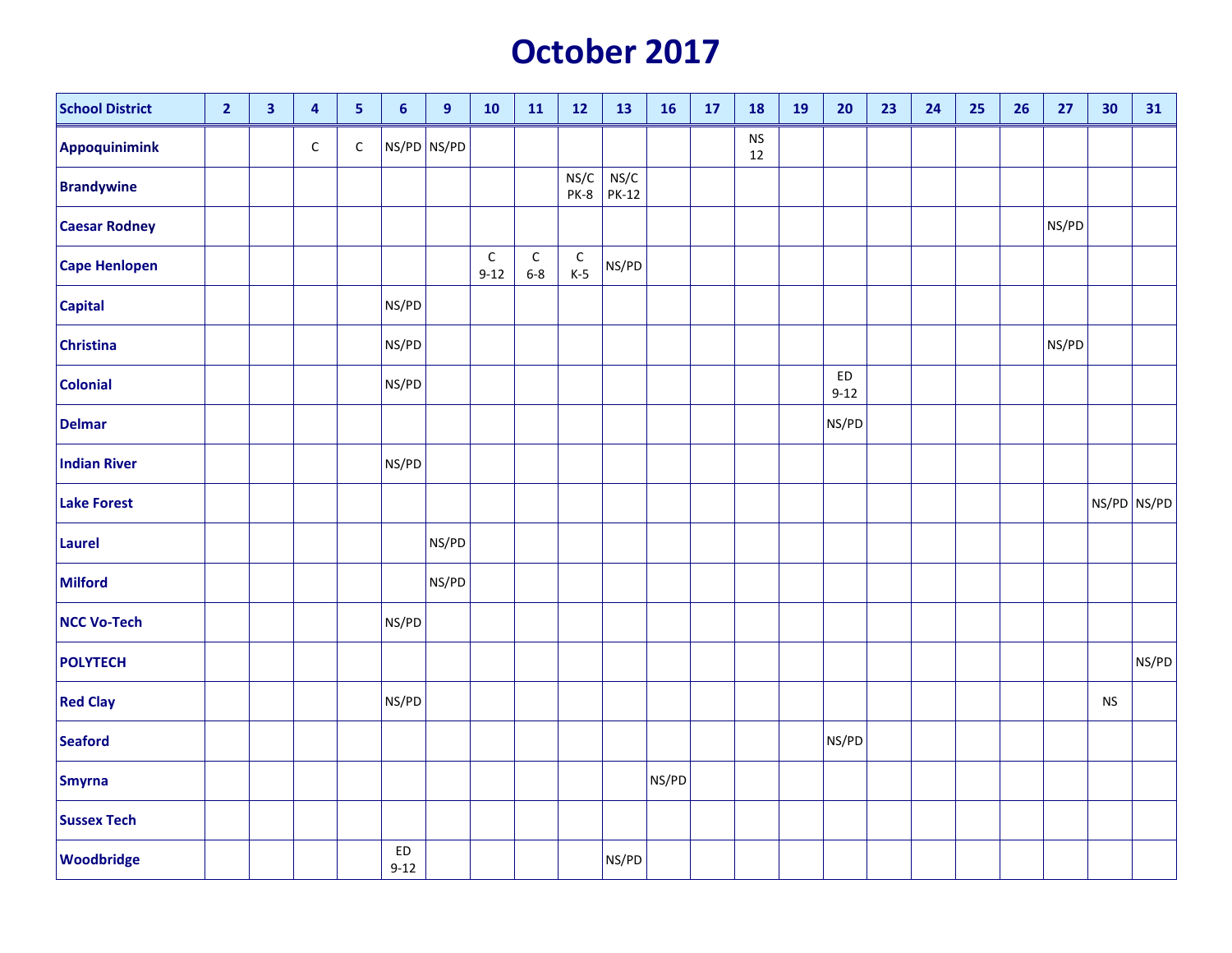### **November 2017**

| <b>School District</b> | ${\bf 1}$ | $\overline{2}$ | 3                        | $6\phantom{a}$ | $\overline{7}$ | $\pmb{8}$ | $\boldsymbol{9}$ | 10                        | 13 | 14 | 15 | 16 | 17 | 20            | 21            | 22        | 23                        | 24      | 27 | 28 | 29 | 30 |
|------------------------|-----------|----------------|--------------------------|----------------|----------------|-----------|------------------|---------------------------|----|----|----|----|----|---------------|---------------|-----------|---------------------------|---------|----|----|----|----|
| <b>Appoquinimink</b>   |           |                | <b>NS</b><br><b>PK-5</b> |                |                |           |                  | H                         |    |    |    |    |    | NS/C<br>PK-8  | NS/C<br>PK-8  | <b>NS</b> | H                         | H       |    |    |    |    |
| <b>Brandywine</b>      |           |                |                          | NS/PD          |                |           |                  | Н                         |    |    |    |    |    | <b>NS</b>     | NS/PD NS/PD   |           | $\boldsymbol{\mathsf{H}}$ | H       |    |    |    |    |
| <b>Caesar Rodney</b>   |           |                | NS/PD                    |                |                |           |                  | Н                         |    |    |    |    |    | ED/C<br>$K-8$ | ED/C<br>$K-8$ | <b>NS</b> | H                         | H       |    |    |    |    |
| <b>Cape Henlopen</b>   |           |                |                          |                |                |           |                  | н                         |    |    |    |    |    |               |               | <b>NS</b> | H                         | H       |    |    |    |    |
| <b>Capital</b>         |           |                | ED                       |                |                |           |                  | H                         |    |    |    |    |    | NS/C/<br>PD   | NS/C/<br>PD   | <b>NS</b> | H                         | H       |    |    |    |    |
| <b>Christina</b>       |           | NS/C           | NS/C                     |                |                |           |                  | H                         |    |    |    |    |    |               |               | <b>NS</b> | H                         | H       |    |    |    |    |
| <b>Colonial</b>        |           |                | NS/PD                    |                |                |           |                  | Н                         |    |    |    |    |    | NS/C          | NS/C          | <b>NS</b> | $\boldsymbol{\mathsf{H}}$ | $\sf H$ |    |    |    |    |
| <b>Delmar</b>          |           |                |                          |                |                |           |                  | Н                         |    |    |    |    |    |               |               | <b>NS</b> | H                         | H       |    |    |    |    |
| <b>Indian River</b>    |           |                |                          |                |                |           | NS/PD            | $\boldsymbol{\mathsf{H}}$ |    |    |    |    |    |               |               | <b>NS</b> | $\boldsymbol{\mathsf{H}}$ | H       |    |    |    |    |
| <b>Lake Forest</b>     |           |                |                          |                |                |           |                  | Н                         |    |    |    |    |    |               | $NS/C$ NS/PD  | <b>NS</b> | $\boldsymbol{\mathsf{H}}$ | $\sf H$ |    |    |    |    |
| <b>Laurel</b>          |           |                |                          |                |                |           |                  | Н                         |    |    |    |    |    |               |               | <b>NS</b> | $\boldsymbol{\mathsf{H}}$ | $\sf H$ |    |    |    |    |
| <b>Milford</b>         |           |                |                          |                |                |           | NS/PD            | Н                         |    |    |    |    |    |               |               | <b>NS</b> | H                         | H       |    |    |    |    |
| <b>NCC Vo-Tech</b>     |           |                | NS/PD                    |                |                |           |                  | $\boldsymbol{\mathsf{H}}$ |    |    |    |    |    |               |               | <b>NS</b> | $\boldsymbol{\mathsf{H}}$ | H       |    |    |    |    |
| <b>POLYTECH</b>        |           |                |                          |                |                |           |                  | Н                         |    |    |    |    |    |               |               | <b>NS</b> | H                         | H       |    |    |    |    |
| <b>Red Clay</b>        |           |                |                          |                |                |           |                  | H                         |    |    |    |    |    | NS/C          | NS/C          | <b>NS</b> | H                         | H       |    |    |    |    |
| <b>Seaford</b>         |           |                |                          |                |                |           | NS/C             | Н                         |    |    |    |    |    |               |               | <b>NS</b> | H                         | H       |    |    |    |    |
| <b>Smyrna</b>          |           |                |                          |                |                |           |                  | н                         |    |    |    |    |    | NS/C<br>$K-8$ | NS/C<br>$K-8$ | <b>NS</b> | H                         | H       |    |    |    |    |
| <b>Sussex Tech</b>     |           |                |                          |                |                |           |                  | H                         |    |    |    |    |    |               |               | <b>NS</b> | H                         | H       |    |    |    |    |
| Woodbridge             |           |                |                          |                |                |           | NC/PD            | H                         |    |    |    |    |    |               |               | NS/PD     | H                         | H       |    |    |    |    |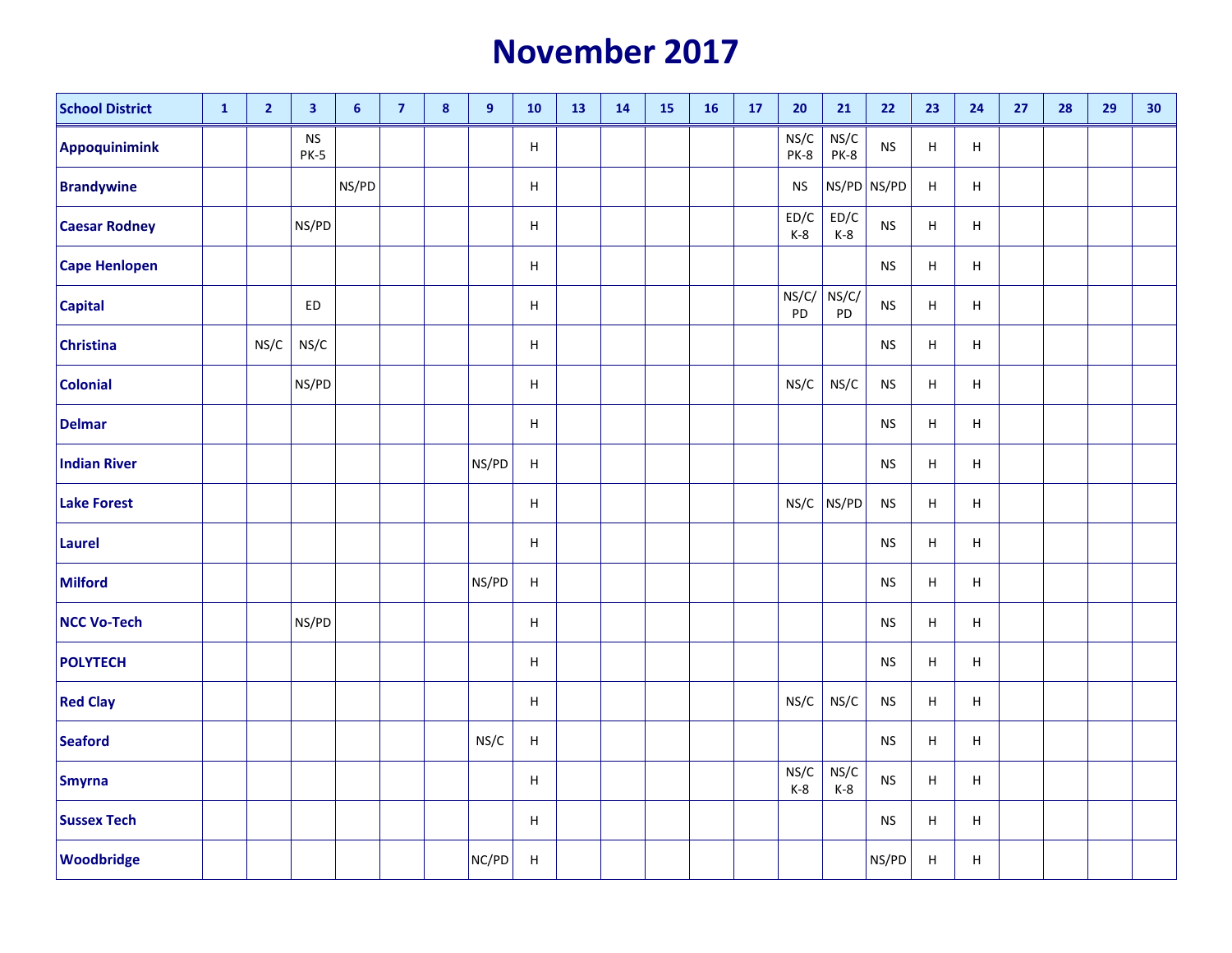### **December 2017**

| <b>School District</b> | $\mathbf{1}$ | 4     | 5 | $\boldsymbol{6}$ | $\overline{7}$ | $\boldsymbol{8}$ | <b>11</b> | $12$                   | 13                   | 14            | 15 | 18        | 19                   | 20        | 21        | 22                   | 25                        | 26                   | 27        | 28                   | 29         |
|------------------------|--------------|-------|---|------------------|----------------|------------------|-----------|------------------------|----------------------|---------------|----|-----------|----------------------|-----------|-----------|----------------------|---------------------------|----------------------|-----------|----------------------|------------|
| Appoquinimink          |              |       |   |                  |                |                  |           |                        |                      |               |    |           |                      |           |           |                      | H                         | <b>NS</b>            | <b>NS</b> | $\mathsf{NS}\xspace$ | <b>NS</b>  |
| <b>Brandywine</b>      |              |       |   |                  |                |                  |           |                        |                      |               |    |           |                      |           |           | <b>NS</b>            | H                         | <b>NS</b>            | <b>NS</b> | ${\sf NS}$           | ${\sf NS}$ |
| <b>Caesar Rodney</b>   |              |       |   |                  |                |                  |           |                        |                      |               |    |           |                      |           |           | <b>NS</b>            | H                         | <b>NS</b>            | <b>NS</b> | $\mathsf{NS}\xspace$ | ${\sf NS}$ |
| <b>Cape Henlopen</b>   |              |       |   |                  |                |                  |           | $\mathsf C$<br>$6 - 8$ | $\mathsf C$<br>$K-5$ | C<br>$9 - 12$ |    |           |                      |           |           | NS/PD                | H                         | <b>NS</b>            | <b>NS</b> | ${\sf NS}$           | ${\sf NS}$ |
| <b>Capital</b>         |              |       |   |                  |                |                  |           |                        |                      |               |    |           |                      |           |           | <b>NS</b>            | H                         | <b>NS</b>            | <b>NS</b> | <b>NS</b>            | <b>NS</b>  |
| <b>Christina</b>       |              |       |   |                  |                |                  |           |                        |                      |               |    |           |                      |           |           |                      | $\mathsf H$               | ${\sf NS}$           | <b>NS</b> | <b>NS</b>            | ${\sf NS}$ |
| <b>Colonial</b>        |              |       |   |                  |                | NS/PD            |           |                        |                      |               |    |           |                      |           |           | <b>NS</b>            | H                         | <b>NS</b>            | <b>NS</b> | <b>NS</b>            | <b>NS</b>  |
| <b>Delmar</b>          |              |       |   |                  |                |                  |           |                        |                      |               |    | <b>NS</b> | $\mathsf{NS}\xspace$ | <b>NS</b> | <b>NS</b> | $\mathsf{NS}\xspace$ | H                         | $\mathsf{NS}\xspace$ | <b>NS</b> | $\mathsf{NS}\xspace$ | <b>NS</b>  |
| <b>Indian River</b>    |              |       |   |                  |                |                  |           |                        |                      |               |    |           |                      |           |           |                      | H                         | $\mathsf{NS}\xspace$ | <b>NS</b> | <b>NS</b>            | <b>NS</b>  |
| <b>Lake Forest</b>     |              |       |   |                  |                |                  |           |                        |                      |               |    |           |                      |           |           | <b>NS</b>            | H                         | $\mathsf{NS}\xspace$ | <b>NS</b> | ${\sf NS}$           | <b>NS</b>  |
| Laurel                 |              | NS/PD |   |                  |                |                  |           |                        |                      |               |    |           |                      |           |           | <b>NS</b>            | H                         | <b>NS</b>            | <b>NS</b> | <b>NS</b>            | <b>NS</b>  |
| Milford                |              |       |   |                  |                |                  |           |                        |                      |               |    |           |                      |           |           | <b>NS</b>            | H                         | <b>NS</b>            | <b>NS</b> | <b>NS</b>            | <b>NS</b>  |
| <b>NCC Vo-Tech</b>     |              |       |   |                  |                | NS/PD            |           |                        |                      |               |    |           |                      |           |           | <b>NS</b>            | H                         | <b>NS</b>            | <b>NS</b> | <b>NS</b>            | <b>NS</b>  |
| <b>POLYTECH</b>        |              |       |   |                  |                |                  |           |                        |                      |               |    |           | ED                   | ED        | ED        | <b>NS</b>            | H                         | <b>NS</b>            | <b>NS</b> | <b>NS</b>            | <b>NS</b>  |
| <b>Red Clay</b>        |              |       |   |                  |                |                  |           |                        |                      |               |    |           |                      |           |           | NS/PD                | H                         | <b>NS</b>            | <b>NS</b> | <b>NS</b>            | <b>NS</b>  |
| Seaford                |              |       |   |                  |                |                  |           |                        |                      |               |    |           |                      |           |           | <b>NS</b>            | H                         | <b>NS</b>            | <b>NS</b> | <b>NS</b>            | <b>NS</b>  |
| Smyrna                 |              |       |   |                  |                | NS/PD            |           |                        |                      |               |    |           |                      |           |           |                      | $\boldsymbol{\mathsf{H}}$ | $\mathsf{NS}\xspace$ | <b>NS</b> | ${\sf NS}$           | <b>NS</b>  |
| <b>Sussex Tech</b>     |              |       |   |                  |                |                  |           |                        |                      |               |    |           |                      |           |           | <b>NS</b>            | H                         | <b>NS</b>            | <b>NS</b> | ${\sf NS}$           | <b>NS</b>  |
| Woodbridge             | NS/PD        |       |   |                  |                |                  |           |                        |                      |               |    |           |                      |           |           | <b>NS</b>            | H                         | $\mathsf{NS}\xspace$ | <b>NS</b> | $\mathsf{NS}\xspace$ | ${\sf NS}$ |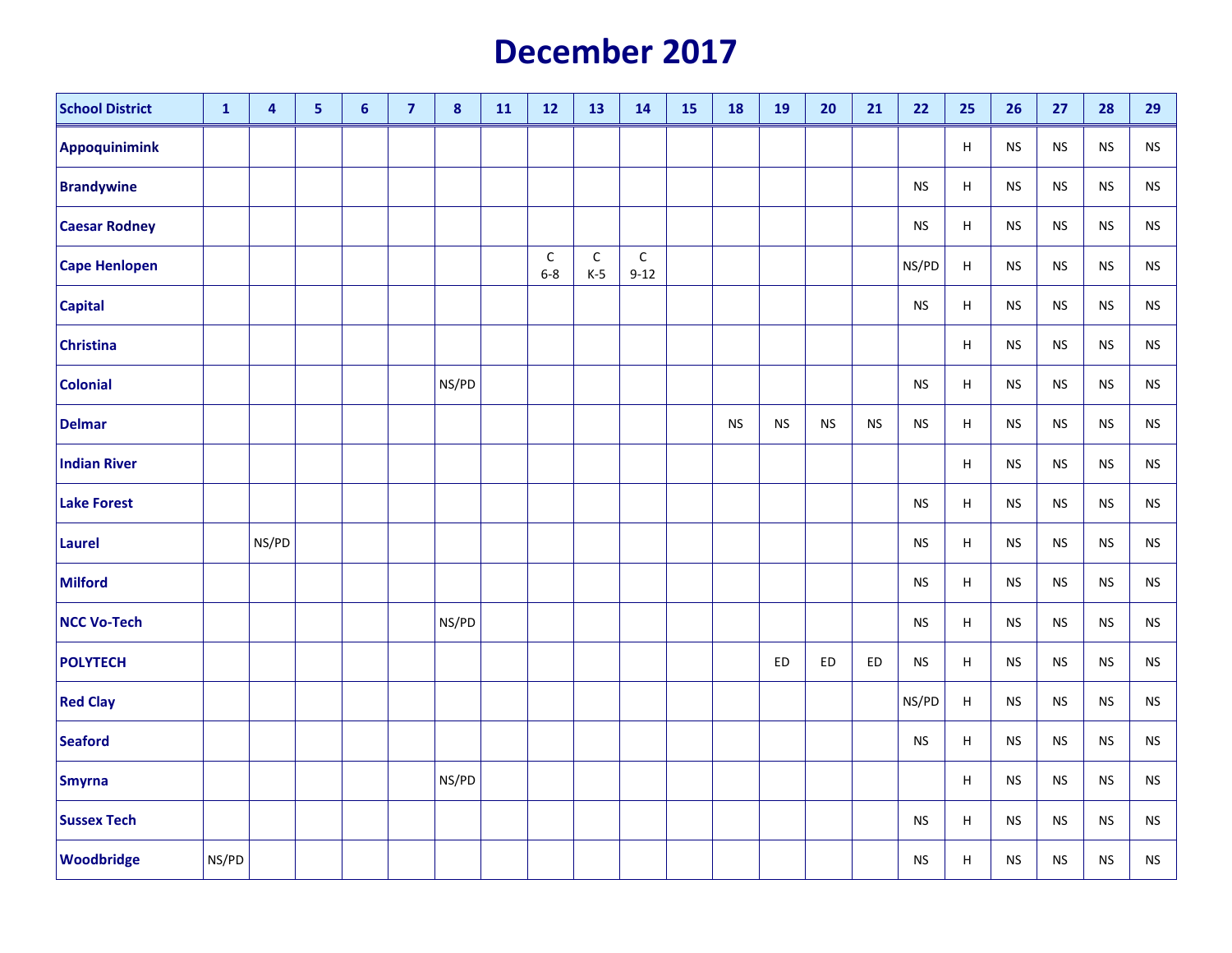### **January 2018**

| <b>School District</b> | $\mathbf 1$    | $\overline{2}$       | $\overline{\mathbf{3}}$ | $\overline{4}$ | $\overline{\mathbf{5}}$ | 8 | $\boldsymbol{9}$ | 10 | 11 | 12    | 15            | 16                            | 17       | 18       | 19    | $22$           | 23                    | 24                    | 25             | 26                    | 29    | 30 | 31 |
|------------------------|----------------|----------------------|-------------------------|----------------|-------------------------|---|------------------|----|----|-------|---------------|-------------------------------|----------|----------|-------|----------------|-----------------------|-----------------------|----------------|-----------------------|-------|----|----|
| <b>Appoquinimink</b>   | H              |                      |                         |                |                         |   |                  |    |    |       | H             | ED<br>$9 - 12$                |          |          | NS/PD |                |                       |                       |                |                       |       |    |    |
| <b>Brandywine</b>      | H              | <b>NS</b>            |                         |                |                         |   |                  |    |    |       | H             |                               |          |          |       | ED<br>$9 - 12$ | <b>ED</b><br>$9 - 12$ | ED<br>$9 - 12$        | ED<br>$9 - 12$ | NS/PD<br>PK-8         |       |    |    |
| <b>Caesar Rodney</b>   | H              |                      |                         |                |                         |   |                  |    |    |       | H             |                               |          |          |       |                | <b>ED</b><br>$9 - 12$ | <b>ED</b><br>$9 - 12$ | ED<br>$9 - 12$ | NS/PD                 |       |    |    |
| <b>Cape Henlopen</b>   | H              |                      |                         |                |                         |   |                  |    |    |       | н             |                               |          |          |       |                |                       |                       |                | NS/PD NS/PD           |       |    |    |
| <b>Capital</b>         | H              |                      |                         |                |                         |   |                  |    |    |       | H             |                               |          |          |       |                |                       |                       |                | <b>ED</b>             |       |    |    |
| <b>Christina</b>       | H              | <b>NS</b>            |                         |                |                         |   |                  |    |    | NS/PD | H             |                               |          |          |       |                |                       |                       |                |                       |       |    |    |
| <b>Colonial</b>        | $\mathsf{H}$   |                      |                         |                |                         |   |                  |    |    | NS/PD | $\mathsf{H}%$ |                               |          |          |       |                |                       |                       |                | <b>ED</b><br>$9 - 12$ |       |    |    |
| <b>Delmar</b>          | H              | NS/PD                |                         |                |                         |   |                  |    |    |       | H             |                               |          |          |       |                | <b>ED</b>             | ED                    | ED             | <b>ED</b>             | NS/PD |    |    |
| <b>Indian River</b>    | H              |                      |                         |                |                         |   |                  |    |    | NS/PD | $\mathsf{H}$  |                               |          |          |       |                |                       |                       |                | NS/PD                 |       |    |    |
| <b>Lake Forest</b>     | $\overline{H}$ |                      |                         |                |                         |   |                  |    |    |       | $\mathsf{H}$  | NS/PD                         |          |          |       |                |                       |                       |                |                       |       |    |    |
| <b>Laurel</b>          | H              | <b>NS</b>            |                         |                |                         |   |                  |    |    |       | $\mathsf{H}$  |                               |          |          |       |                |                       |                       |                | <b>NS</b>             |       |    |    |
| <b>Milford</b>         | Н              |                      |                         |                |                         |   |                  |    |    |       | Н             |                               |          |          |       |                | NS/PD NS/PD           |                       |                |                       |       |    |    |
| <b>NCC Vo-Tech</b>     | H              | $\mathsf{NS}\xspace$ |                         |                |                         |   |                  |    |    |       | H             |                               |          |          |       | NS/PD          |                       |                       |                |                       |       |    |    |
| <b>POLYTECH</b>        | H              |                      |                         |                |                         |   |                  |    |    |       | H             |                               |          |          |       |                |                       | <b>ED</b>             | <b>ED</b>      | NS/PD                 |       |    |    |
| <b>Red Clay</b>        | H              | NS                   |                         |                |                         |   |                  |    |    |       | Н             |                               |          |          |       |                |                       |                       |                | <b>NS</b>             |       |    |    |
| <b>Seaford</b>         | H              |                      |                         |                |                         |   |                  |    |    |       | H             |                               |          |          |       |                |                       |                       |                | NS/PD                 |       |    |    |
| <b>Smyrna</b>          | H              |                      |                         |                |                         |   |                  |    |    |       | H             | ED/PD ED/PD ED/PD<br>$9 - 12$ | $9 - 12$ | $9 - 12$ |       | NS/PD          |                       |                       |                |                       |       |    |    |
| <b>Sussex Tech</b>     | Н              |                      |                         |                |                         |   |                  |    |    |       | н             |                               |          |          |       |                |                       |                       |                | NS/PD                 |       |    |    |
| Woodbridge             | H              | <b>NS</b>            |                         |                |                         |   |                  |    |    |       | H             |                               |          |          |       | NS/PD          |                       |                       |                |                       |       |    |    |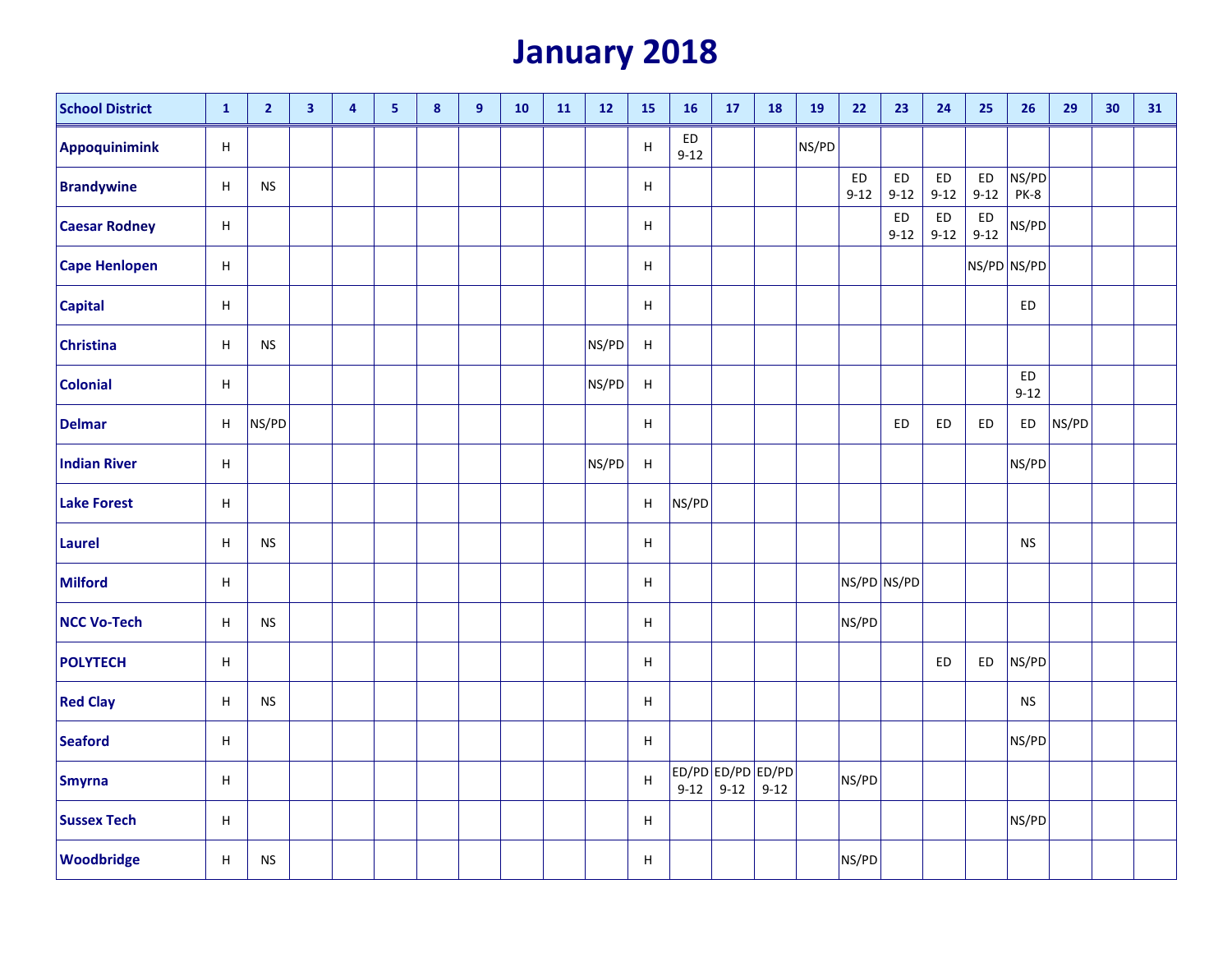### **February 2018**

| <b>School District</b> | $\mathbf 1$ | $\overline{2}$ | $\overline{\mathbf{5}}$ | $6\phantom{a}$ | $\overline{7}$ | 8 | $\boldsymbol{9}$ | 12 | 13 | 14 | 15          | <b>16</b>    | 19                        | 20 | 21 | 22 | 23    | 26    | 27 | 28 |
|------------------------|-------------|----------------|-------------------------|----------------|----------------|---|------------------|----|----|----|-------------|--------------|---------------------------|----|----|----|-------|-------|----|----|
| <b>Appoquinimink</b>   |             |                |                         |                |                |   |                  |    |    |    |             | NS/PD        | H                         |    |    |    |       |       |    |    |
| <b>Brandywine</b>      |             |                |                         |                |                |   | NS/C<br>PK-5     |    |    |    |             |              | Н                         |    |    |    |       |       |    |    |
| <b>Caesar Rodney</b>   |             |                |                         |                |                |   | ED/C<br>$K-8$    |    |    |    |             |              | $\boldsymbol{\mathsf{H}}$ |    |    |    |       | NS/PD |    |    |
| <b>Cape Henlopen</b>   |             |                |                         |                |                |   |                  |    |    |    |             | NS/PD        | $\mathsf H$               |    |    |    |       |       |    |    |
| <b>Capital</b>         |             |                |                         |                |                |   |                  |    |    |    | NS/C/<br>PD | NS/PD        | H                         |    |    |    |       |       |    |    |
| <b>Christina</b>       |             |                |                         |                |                |   |                  |    |    |    |             | NS/PD        | $\mathsf H$               |    |    |    |       |       |    |    |
| <b>Colonial</b>        |             |                |                         |                |                |   |                  |    |    |    |             | NS/PD        | $\boldsymbol{\mathsf{H}}$ |    |    |    |       |       |    |    |
| <b>Delmar</b>          |             |                |                         |                |                |   |                  |    |    |    |             |              | H                         |    |    |    |       |       |    |    |
| <b>Indian River</b>    |             |                |                         |                |                |   |                  |    |    |    |             | NS/PD        | $\boldsymbol{\mathsf{H}}$ |    |    |    |       |       |    |    |
| <b>Lake Forest</b>     |             |                | NS/C                    |                |                |   |                  |    |    |    |             |              | $\boldsymbol{\mathsf{H}}$ |    |    |    |       |       |    |    |
| Laurel                 |             |                |                         |                |                |   |                  |    |    |    |             |              | Н                         |    |    |    |       |       |    |    |
| <b>Milford</b>         |             |                |                         |                |                |   |                  |    |    |    |             |              | H                         |    |    |    |       |       |    |    |
| <b>NCC Vo-Tech</b>     |             |                |                         |                |                |   | NS/PD            |    |    |    |             |              | H                         |    |    |    |       |       |    |    |
| <b>POLYTECH</b>        |             | ED/PD          |                         |                |                |   |                  |    |    |    |             |              | H                         |    |    |    |       |       |    |    |
| <b>Red Clay</b>        |             |                |                         |                |                |   |                  |    |    |    |             | NS/C         | H                         |    |    |    |       |       |    |    |
| <b>Seaford</b>         |             |                |                         |                |                |   |                  |    |    |    |             | NS/WC        | $\boldsymbol{\mathsf{H}}$ |    |    |    |       |       |    |    |
| <b>Smyrna</b>          |             |                |                         |                |                |   |                  |    |    |    |             |              | H                         |    |    |    | NS/PD |       |    |    |
| <b>Sussex Tech</b>     |             |                |                         |                |                |   |                  |    |    |    |             | NS/PD/<br>WC | $\boldsymbol{\mathsf{H}}$ |    |    |    |       |       |    |    |
| <b>Woodbridge</b>      |             |                | NS/PD/<br>$\mathsf C$   |                |                |   |                  |    |    |    |             |              | $\boldsymbol{\mathsf{H}}$ |    |    |    |       |       |    |    |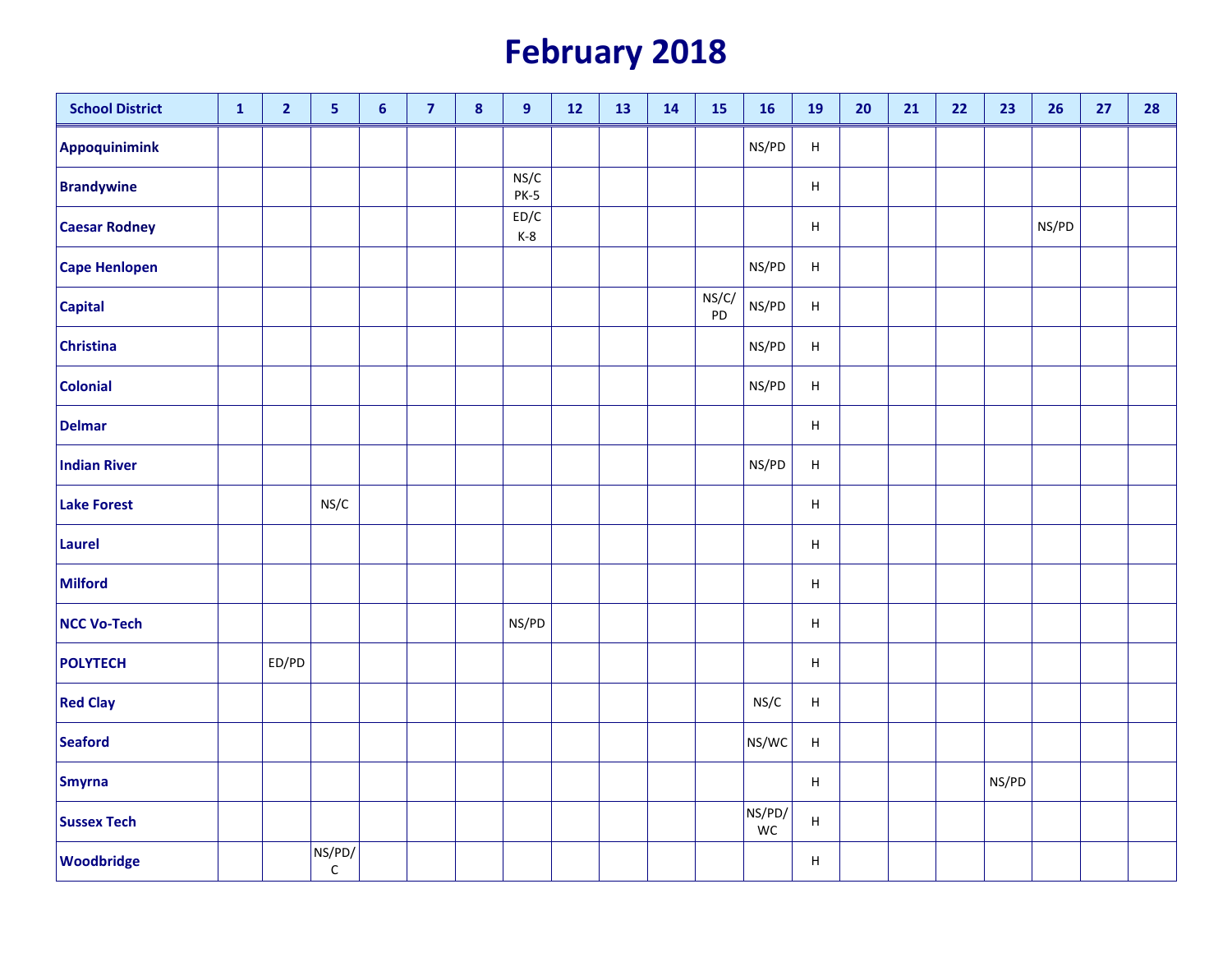### **March 2018**

| <b>School District</b> | $\mathbf{1}$ | $\overline{2}$ | 5     | $\boldsymbol{6}$     | $\overline{\mathbf{z}}$ | $\pmb{8}$               | $9$          | 12 | 13 | 14           | 15                    | 16         | <b>19</b> | 20 | 21 | 22   | 23                    | 26 | 27 | 28 | 29        | 30 <sub>o</sub>           |
|------------------------|--------------|----------------|-------|----------------------|-------------------------|-------------------------|--------------|----|----|--------------|-----------------------|------------|-----------|----|----|------|-----------------------|----|----|----|-----------|---------------------------|
| Appoquinimink          |              |                |       |                      |                         |                         |              |    |    | NS/C<br>PK-8 | NS/C<br>PK-8          | ${\sf NS}$ |           |    |    |      | <b>NS</b><br>$9 - 12$ |    |    |    |           | $\mathsf H$               |
| <b>Brandywine</b>      |              |                |       |                      |                         |                         |              |    |    |              |                       |            |           |    |    |      |                       |    |    |    | NS/PD     | $\boldsymbol{\mathsf{H}}$ |
| <b>Caesar Rodney</b>   |              |                |       |                      |                         |                         |              |    |    |              |                       |            | NS/PD     |    |    |      |                       |    |    |    |           | $\boldsymbol{\mathsf{H}}$ |
| <b>Cape Henlopen</b>   |              |                |       | $\mathsf C$<br>$K-5$ | $\mathsf C$<br>$6 - 8$  | $\mathsf C$<br>$9 - 12$ | NS/PD        |    |    |              |                       |            |           |    |    |      |                       |    |    |    |           | $\sf H$                   |
| <b>Capital</b>         |              |                |       |                      |                         |                         | ED K-4       |    |    |              |                       |            |           |    |    |      |                       |    |    |    | ED        | $\boldsymbol{\mathsf{H}}$ |
| <b>Christina</b>       |              |                |       |                      |                         |                         |              |    |    |              |                       | NS/PD      |           |    |    |      | NS/C                  |    |    |    |           | $\boldsymbol{\mathsf{H}}$ |
| <b>Colonial</b>        |              |                |       |                      |                         |                         |              |    |    |              | <b>ED</b><br>$9 - 12$ | NS/PD      |           |    |    | NS/C | NS/C                  |    |    |    |           | H                         |
| <b>Delmar</b>          |              |                |       |                      |                         |                         |              |    |    |              |                       |            | NS/PD     |    |    |      |                       |    |    |    |           | $\boldsymbol{\mathsf{H}}$ |
| <b>Indian River</b>    |              |                |       |                      |                         |                         |              |    |    |              |                       |            |           |    |    |      |                       |    |    |    | ED/PD     | $\mathsf H$               |
| <b>Lake Forest</b>     |              |                |       |                      |                         |                         |              |    |    |              |                       |            |           |    |    |      | NS/PD                 |    |    |    |           | H                         |
| Laurel                 |              |                | NS/PD |                      |                         |                         |              |    |    |              |                       |            |           |    |    |      |                       |    |    |    | <b>NS</b> | $\boldsymbol{\mathsf{H}}$ |
| Milford                |              |                |       |                      |                         |                         |              |    |    |              |                       |            |           |    |    |      |                       |    |    |    | NS/PD     | $\sf H$                   |
| <b>NCC Vo-Tech</b>     |              |                |       |                      |                         |                         | NS/PD/<br>WC |    |    |              |                       |            |           |    |    |      |                       |    |    |    |           | $\boldsymbol{\mathsf{H}}$ |
| <b>POLYTECH</b>        |              |                |       |                      |                         |                         |              |    |    |              |                       |            |           |    |    |      |                       |    |    |    |           | $\boldsymbol{\mathsf{H}}$ |
| <b>Red Clay</b>        |              |                |       |                      |                         |                         |              |    |    |              |                       |            |           |    |    |      |                       |    |    |    |           | $\boldsymbol{\mathsf{H}}$ |
| Seaford                |              |                |       |                      |                         |                         | NS/PD        |    |    |              |                       |            |           |    |    |      |                       |    |    |    |           | $\boldsymbol{\mathsf{H}}$ |
| Smyrna                 |              |                |       |                      |                         |                         |              |    |    |              |                       | NS/PD      |           |    |    |      |                       |    |    |    |           | H                         |
| <b>Sussex Tech</b>     |              |                |       |                      |                         |                         |              |    |    |              |                       |            |           |    |    |      |                       |    |    |    |           | $\boldsymbol{\mathsf{H}}$ |
| Woodbridge             |              | NS/PD          |       |                      |                         |                         |              |    |    |              |                       |            |           |    |    |      |                       |    |    |    | NS/PD     | $\boldsymbol{\mathsf{H}}$ |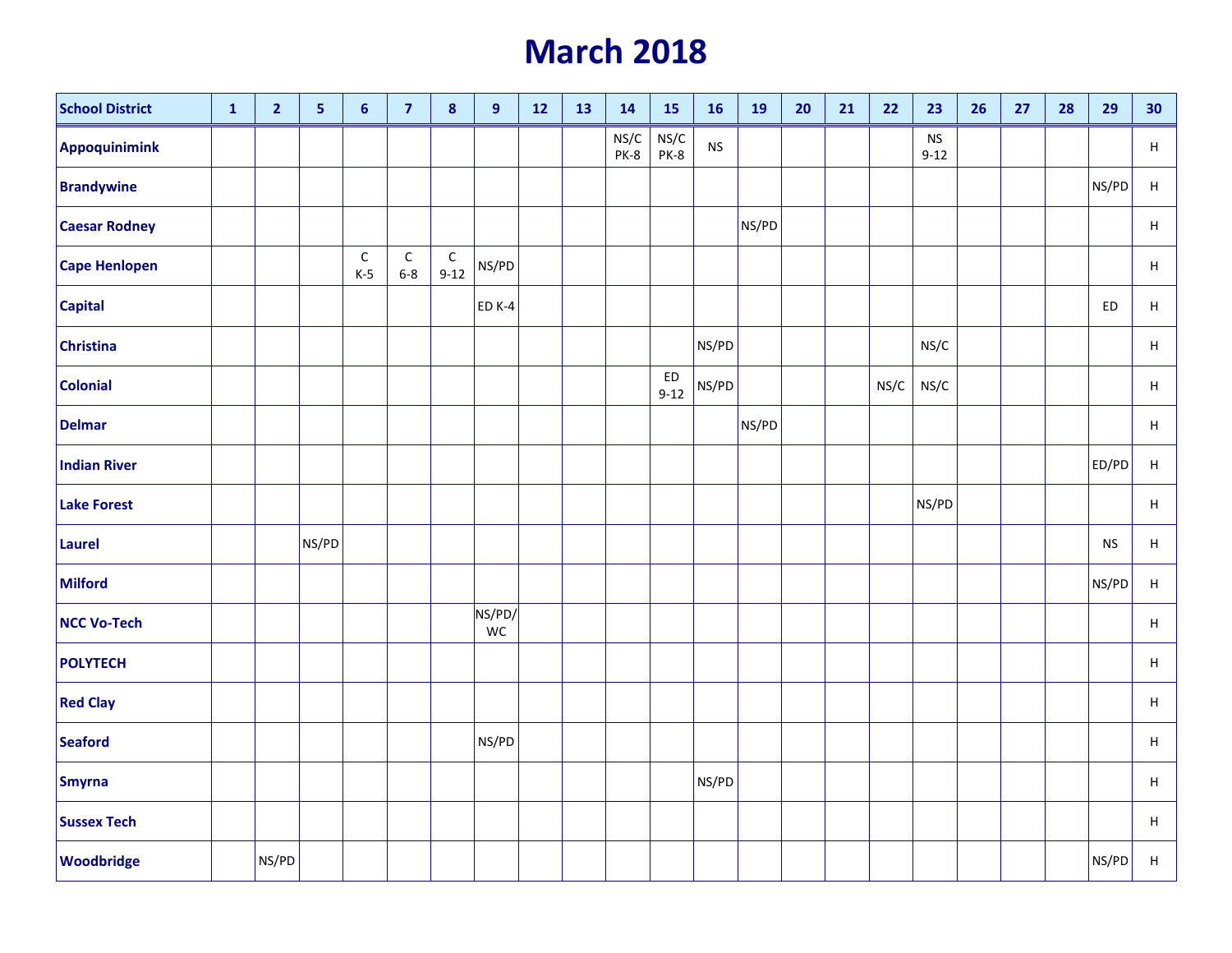## **April 2018**

| <b>School District</b> | $\overline{2}$ | $\mathbf{3}$         | 4                    | $\overline{\mathbf{5}}$ | $6\phantom{1}$ | 9 | 10      | 11           | 12 | 13    | 16 | 17 | <b>18</b> | 19 | 20    | 23 | 24 | 25 | 26 | 27            | 30 |
|------------------------|----------------|----------------------|----------------------|-------------------------|----------------|---|---------|--------------|----|-------|----|----|-----------|----|-------|----|----|----|----|---------------|----|
| Appoquinimink          | <b>NS</b>      | <b>NS</b>            | <b>NS</b>            | <b>NS</b>               | <b>NS</b>      |   |         |              |    |       |    |    |           |    |       |    |    |    |    |               |    |
| <b>Brandywine</b>      | <b>NS</b>      | <b>NS</b>            | <b>NS</b>            | ${\sf NS}$              | <b>NS</b>      |   |         |              |    |       |    |    |           |    |       |    |    |    |    |               |    |
| <b>Caesar Rodney</b>   | <b>NS</b>      | $\mathsf{NS}\xspace$ | $\mathsf{NS}\xspace$ | <b>NS</b>               | ${\sf NS}$     |   |         |              |    | NS/PD |    |    |           |    |       |    |    |    |    | ED/C<br>$K-8$ |    |
| <b>Cape Henlopen</b>   | <b>NS</b>      | <b>NS</b>            | <b>NS</b>            | <b>NS</b>               | <b>NS</b>      |   |         |              |    |       |    |    |           |    |       |    |    |    |    |               |    |
| <b>Capital</b>         | <b>NS</b>      | <b>NS</b>            | <b>NS</b>            | <b>NS</b>               | <b>NS</b>      |   |         |              |    |       |    |    |           |    |       |    |    |    |    | NS/PD/<br>WC  |    |
| <b>Christina</b>       | <b>NS</b>      | $\mathsf{NS}\xspace$ | <b>NS</b>            | <b>NS</b>               | ${\sf NS}$     |   |         |              |    |       |    |    |           |    |       |    |    |    |    |               |    |
| <b>Colonial</b>        | <b>NS</b>      | <b>NS</b>            | <b>NS</b>            | <b>NS</b>               | <b>NS</b>      |   |         |              |    |       |    |    |           |    |       |    |    |    |    |               |    |
| <b>Delmar</b>          | <b>NS</b>      | <b>NS</b>            | <b>NS</b>            | <b>NS</b>               | <b>NS</b>      |   |         |              |    |       |    |    |           |    | NS/PD |    |    |    |    |               |    |
| <b>Indian River</b>    | <b>NS</b>      | <b>NS</b>            | <b>NS</b>            | <b>NS</b>               | ${\sf NS}$     |   |         |              |    |       |    |    |           |    |       |    |    |    |    |               |    |
| <b>Lake Forest</b>     | <b>NS</b>      | <b>NS</b>            | <b>NS</b>            | <b>NS</b>               | <b>NS</b>      |   |         |              |    |       |    |    |           |    |       |    |    |    |    |               |    |
| <b>Laurel</b>          | <b>NS</b>      | <b>NS</b>            | <b>NS</b>            | <b>NS</b>               | <b>NS</b>      |   |         |              |    |       |    |    |           |    |       |    |    |    |    |               |    |
| <b>Milford</b>         | <b>NS</b>      | <b>NS</b>            | <b>NS</b>            | <b>NS</b>               | <b>NS</b>      |   |         |              |    |       |    |    |           |    |       |    |    |    |    | NS/PD         |    |
| <b>NCC Vo-Tech</b>     | <b>NS</b>      | <b>NS</b>            | <b>NS</b>            | <b>NS</b>               | <b>NS</b>      |   |         |              |    |       |    |    |           |    |       |    |    |    |    |               |    |
| <b>POLYTECH</b>        | <b>NS</b>      | <b>NS</b>            | <b>NS</b>            | <b>NS</b>               | <b>NS</b>      |   |         |              |    |       |    |    |           |    |       |    |    |    |    | NS/PD         |    |
| <b>Red Clay</b>        | <b>NS</b>      | <b>NS</b>            | <b>NS</b>            | <b>NS</b>               | <b>NS</b>      |   |         |              |    |       |    |    |           |    |       |    |    |    |    | NS/C          |    |
| <b>Seaford</b>         | <b>NS</b>      | <b>NS</b>            | <b>NS</b>            | <b>NS</b>               | <b>NS</b>      |   |         |              |    |       |    |    |           |    |       |    |    |    |    |               |    |
| <b>Smyrna</b>          | <b>NS</b>      | <b>NS</b>            | <b>NS</b>            | <b>NS</b>               | <b>NS</b>      |   |         | <b>NS 12</b> |    |       |    |    |           |    |       |    |    |    |    |               |    |
| <b>Sussex Tech</b>     | <b>NS</b>      | $\mathsf{NS}\xspace$ | $\mathsf{NS}\xspace$ | <b>NS</b>               | ${\sf NS}$     |   | NS 9.12 |              |    |       |    |    |           |    |       |    |    |    |    |               |    |
| Woodbridge             | <b>NS</b>      | <b>NS</b>            | <b>NS</b>            | <b>NS</b>               | <b>NS</b>      |   |         |              |    |       |    |    |           |    |       |    |    |    |    | NS/PD         |    |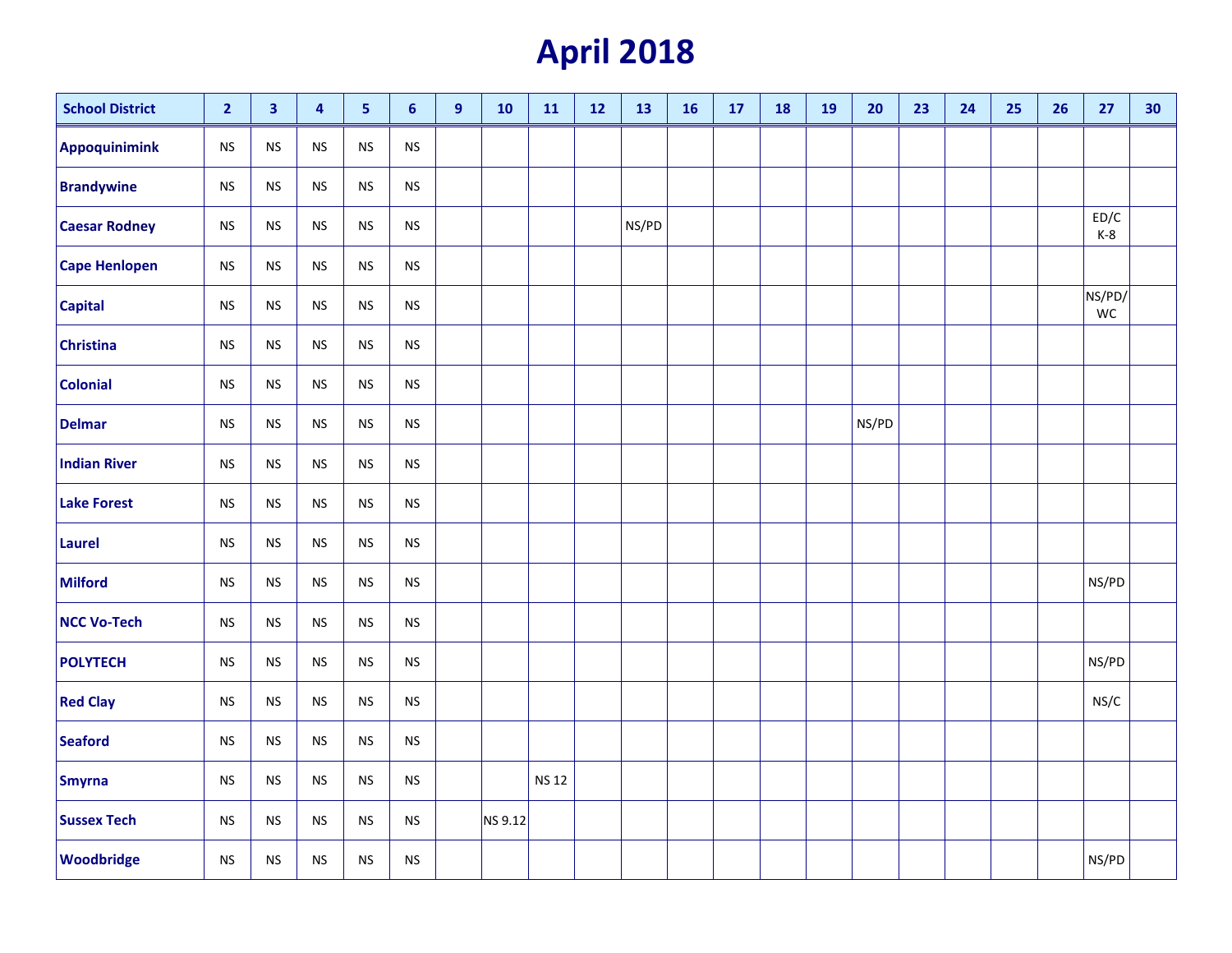### **May 2018**

| <b>School District</b> | $\mathbf{1}$ | $\overline{2}$ | 3 | 4            | $\overline{7}$ | $\pmb{8}$ | $\boldsymbol{9}$ | 10 | 11    | 14 | <b>15</b> | 16 | 17 | <b>18</b>     | 21             | 22             | 23             | 24                | 25            | 28                        | 29                | 30            | 31     |
|------------------------|--------------|----------------|---|--------------|----------------|-----------|------------------|----|-------|----|-----------|----|----|---------------|----------------|----------------|----------------|-------------------|---------------|---------------------------|-------------------|---------------|--------|
| <b>Appoquinimink</b>   |              |                |   |              |                |           |                  |    |       |    |           |    |    |               |                |                |                |                   |               | H                         |                   |               |        |
| <b>Brandywine</b>      |              |                |   | NS/C<br>PK-5 |                |           |                  |    |       |    |           |    |    |               |                |                |                | ED 12 ED 12 ED 12 | ED/LPD<br>12  | $\boldsymbol{\mathsf{H}}$ |                   |               |        |
| <b>Caesar Rodney</b>   |              |                |   |              |                |           |                  |    |       |    |           |    |    |               |                |                |                |                   | <b>LPD 12</b> | $\boldsymbol{\mathsf{H}}$ |                   |               |        |
| <b>Cape Henlopen</b>   |              |                |   |              |                |           |                  |    |       |    |           |    |    |               |                |                |                |                   | PD            | $\boldsymbol{\mathsf{H}}$ | ED 12 ED 12 ED 12 |               |        |
| <b>Capital</b>         |              |                |   | ED K-4       |                |           |                  |    |       |    |           |    |    |               |                |                |                |                   | NS/PD<br>/WC  | H                         |                   |               |        |
| <b>Christina</b>       |              |                |   |              |                |           |                  |    |       |    |           |    |    |               |                |                |                |                   | ${\sf NS}$    | H                         |                   |               |        |
| <b>Colonial</b>        |              |                |   | NS/PD        |                |           |                  |    |       |    |           |    |    |               |                |                |                |                   | ED/PD         | H                         |                   |               |        |
| <b>Delmar</b>          |              |                |   |              |                |           |                  |    |       |    |           |    |    |               |                |                |                |                   | <b>LPD 12</b> | H                         |                   |               |        |
| <b>Indian River</b>    |              |                |   | NS/PD        |                |           |                  |    |       |    |           |    |    |               |                |                |                |                   |               | H                         |                   |               |        |
| <b>Lake Forest</b>     |              |                |   |              |                |           |                  |    |       |    |           |    |    |               |                |                |                |                   |               | $\boldsymbol{\mathsf{H}}$ |                   |               |        |
| Laurel                 |              |                |   |              |                |           |                  |    |       |    |           |    |    |               |                |                |                |                   | ${\sf NS}$    | $\boldsymbol{\mathsf{H}}$ |                   | <b>LPD 12</b> |        |
| <b>Milford</b>         |              |                |   |              |                |           |                  |    |       |    |           |    |    |               |                |                |                | <b>LPD 12</b>     |               | H                         |                   |               |        |
| <b>NCC Vo-Tech</b>     |              |                |   | NS/PD<br>/WC |                |           |                  |    |       |    |           |    |    |               |                |                |                |                   |               | H                         |                   |               |        |
| <b>POLYTECH</b>        |              |                |   |              |                |           |                  |    |       |    |           |    |    |               |                |                |                |                   |               | H                         |                   |               | LPD 12 |
| <b>Red Clay</b>        |              |                |   |              |                |           |                  |    |       |    |           |    |    |               |                |                |                |                   |               | H                         |                   |               |        |
| <b>Seaford</b>         |              |                |   |              |                |           |                  |    |       |    |           |    |    |               |                |                |                |                   |               | H                         |                   |               |        |
| <b>Smyrna</b>          |              |                |   |              |                |           |                  |    | NS/PD |    |           |    |    |               |                |                |                | LPD 12            |               | H                         |                   |               |        |
| <b>Sussex Tech</b>     |              |                |   |              |                |           |                  |    |       |    |           |    |    | <b>LPD 12</b> | LA<br>$9 - 11$ | LA<br>$9 - 11$ | LA<br>$9 - 11$ | LA<br>$9 - 11$    | NS/PD<br>/WC  | $\boldsymbol{\mathsf{H}}$ |                   |               |        |
| Woodbridge             |              |                |   |              |                |           |                  |    |       |    |           |    |    |               |                |                |                |                   | LPD<br>$12\,$ | H                         | NS/PD             |               |        |